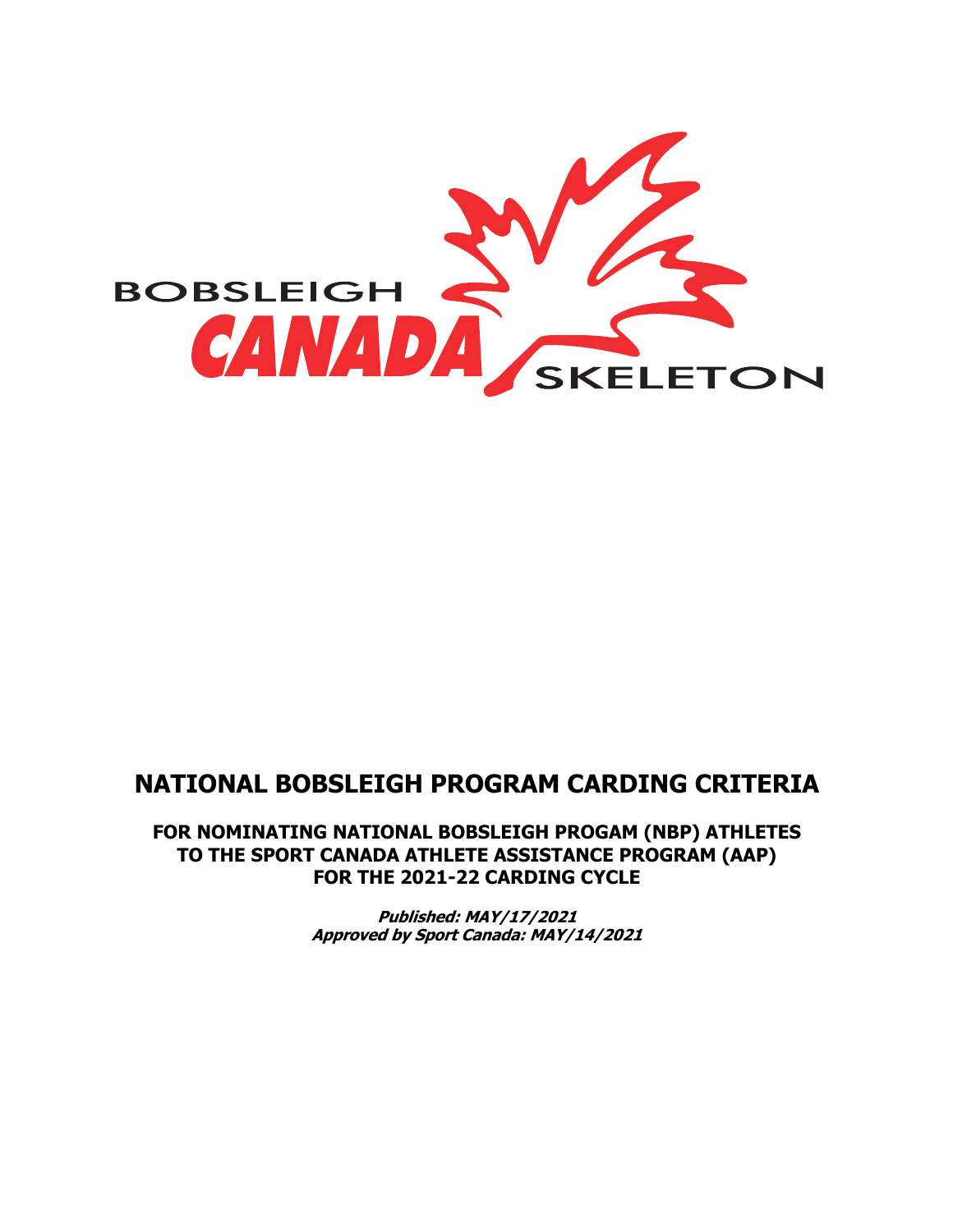

## **PREAMBLE**

The Athlete Assistance Program (AAP) is a federal government grant program that provides direct financial assistance to Canadian high-performance athletes and is one of three Sport Canada programs designed to assist in the development of high-performance sport.

The AAP contributes toward improved Canadian performances at major international sporting events such as the Olympic/Paralympic Games and World Championships.

The AAP recognizes the commitment that athletes make to the National Team training and competitive programs provided by their NSO and seeks to relieve some of the financial pressures associated with preparing for, and participating in, international sport. The AAP financial assistance provides support to athletes in the form of a living and training allowance, plus tuition and supplementary AAP support.

The living and training allowance is intended to offset some, but not all, of the living and training expenses athletes incur as a result of their involvement in high-performance sport, while tuition support is intended to help athletes obtain a post-secondary level education. The AAP is the only Sport Canada program that provides direct financial support to athletes.

Eligible Athletes who are approved for funding and are financially supported through the AAP are referred to as carded athletes. AAP support is also known as carding.

#### **SPECIAL NOTE REGARDING COVID-19 PANDEMIC**

Bobsleigh Canada Skeleton (BCS) is carefully following the evolution of the coronavirus (COVID-19) and how it may impact the 2021-22 BCS NBP AAP Carding Criteria and corresponding nominations. With the approval of Sport Canada, BCS reserves the right to modify the published 2021-22 BCS NBP AAP Carding Criteria based on the best available information. Any modifications will be made promptly and will be communicated to all affected individuals as soon as possible.

#### **1) OVERVIEW & INFORMATION**

#### **a) Carding Types and Levels**

#### **Senior International Cards (SR1/SR2)**

Senior International Cards are funding for athletes who achieve the Senior International Performance Standards (SIPS), as set out by Sport Canada, at World Championships (WCh) or the Olympic Winter Games (OWG). The following are the current SIPS:

- i) Finish in the top 8 (eight), counting a maximum of 3 (three) entries per country; and
- ii) Finish in the top half of the field.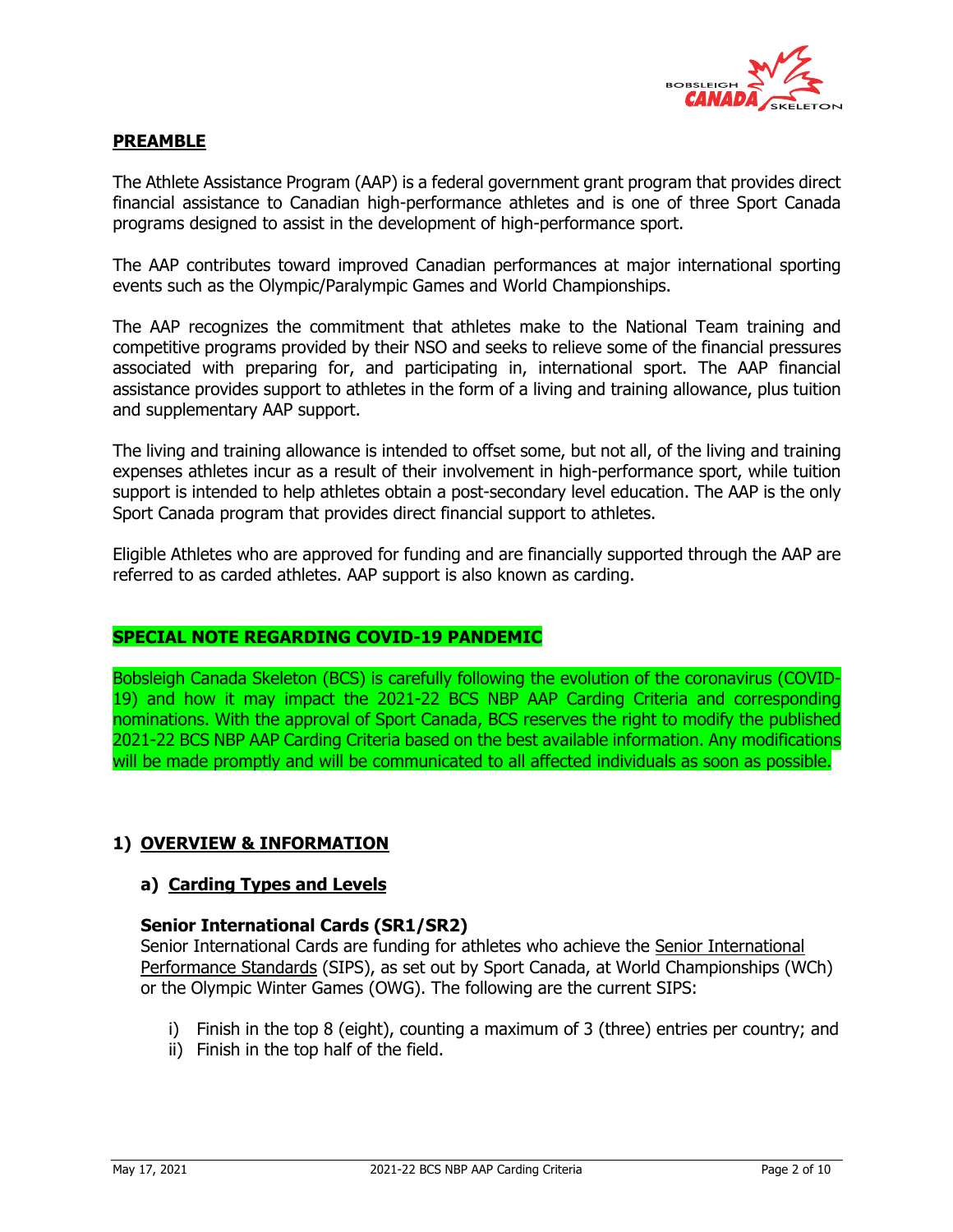

## **Senior National Cards (SR)**

Senior National Cards are funding for athletes who demonstrate potential to achieve the SIPS.

#### **Development Cards (D)**

Development Cards are funding for younger athletes who demonstrate potential to achieve the SIPS but are not yet able to meet the Senior International Card or Senior National Card criteria.

#### **b) Monthly Living and Training Allowance(s)**

Athletes nominated by the High Performance Director (HPD) and approved by Sport Canada will receive a monthly living and training allowance, as applicable, from Sport Canada according to carding status. This allowance is usually paid in advance every two months.

| <b>Carding Status</b>                 | <b>Monthly Allowance</b> |
|---------------------------------------|--------------------------|
| Senior International Cards (SR1, SR2) | \$1,765                  |
| Senior National Cards (SR)            | \$1,765                  |
| Development Cards (D)                 | \$1,060                  |

#### **c) Only Olympic Program Disciplines Considered**

Athletes in Olympic sports are eligible to be nominated for AAP support based on their participation and training for events that are on the Olympic program. Athletes in Olympic sports competing in World Championship events that are not on the Olympic program are not eligible for carding based strictly on performances in those events.

For the avoidance of doubt, only results from disciplines on the Olympic program are eligible for consideration for nominations to the Sport Canada AAP.

#### **d) Definition of "Competed"**

For the purposes of this BCS NBP AAP Carding Criteria, athletes are deemed to have competed if they were registered, entered and intended to compete, but were unable to complete the competition because the athlete:

- i) was disqualified (DSQ) for any reason other than an Anti-Doping related infraction;
- ii) did not finish (DNF) because of a crash or other incident; or
- iii) did not start (DNS) for health, equipment or similarly related reasons.

For the avoidance of doubt, if the athlete DNS because the athlete refuses to compete other than for the reasons set out above or was removed by BCS from the competition because the athlete was not in good standing with BCS, for disciplinary reasons or for having breached BCS policies, then the athlete will not be deemed to have competed.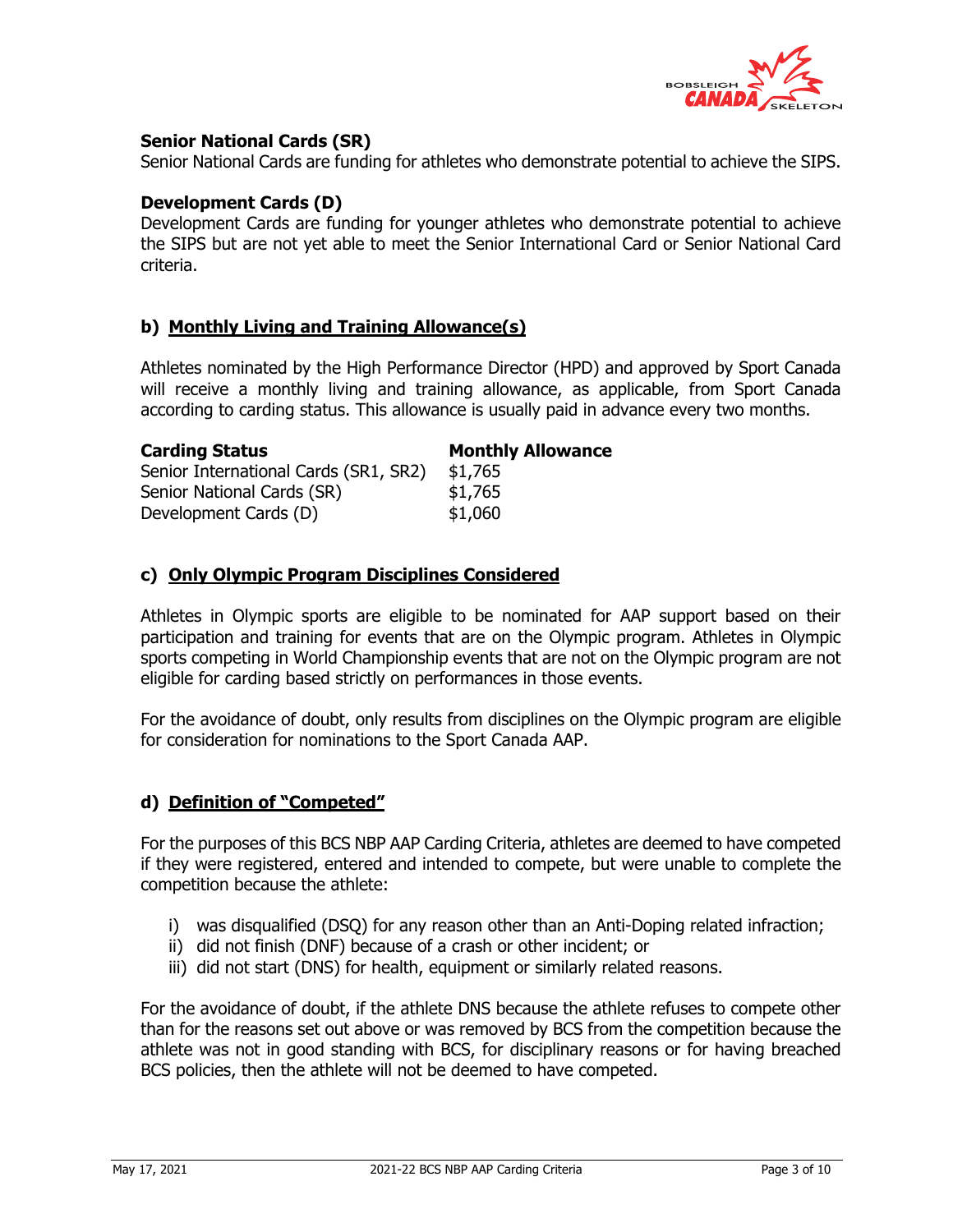

# **e) Process**

The HPD is responsible for nominating eligible athletes to the AAP. Sport Canada reviews all nominations put forward by the HPD and approves nominations in accordance with the Sport Canada AAP Policies and Procedures and this published and approved BCS NBP AAP Carding Criteria.

# **2) NBP AAP CARD QUOTA**

The NBP AAP card quota is allocated by Sport Canada on the basis of a number of Senior International Cards. For the 2021-22 Carding Cycles the NBP is allocated a quota of **22 Senior International Cards,** equivalent to a maximum monetary value of **\$465,960**. Eligible athletes are nominated for Senior International, Senior National and/or Development Cards according to this BCS NBP AAP Carding Criteria, up to the maximum monetary value of the NBP AAP card quota.

Sport Canada regularly reviews carding quota allocations for all sports; therefore the NBP AAP card quota allocation is subject to change from time to time. If the NBP AAP card quota allocation differs from that mentioned in this document, the HPD will inform the athletes as soon as possible.

# **3) NBP AAP CARDING CYCLES**

Because of the nature and schedule of the sport of bobsleigh, BCS utilizes 2 distinct NBP AAP carding cycles to nominate athletes to the Sport Canada AAP:

- Pre-Season Carding Cycle: July  $1<sup>st</sup>$  October 31 $<sup>st</sup>$ ; and</sup>
- In-Season Carding Cycle: November  $1<sup>st</sup>$  June 30<sup>th</sup>.

A "Carding Period" is defined as July  $1<sup>st</sup>$  – June 30<sup>th</sup>.

An athlete is deemed to be carded for a "Year" if that athlete's nomination has been approved for funding and the athlete is financially supported through the AAP for four [4] months or more in any Carding Period.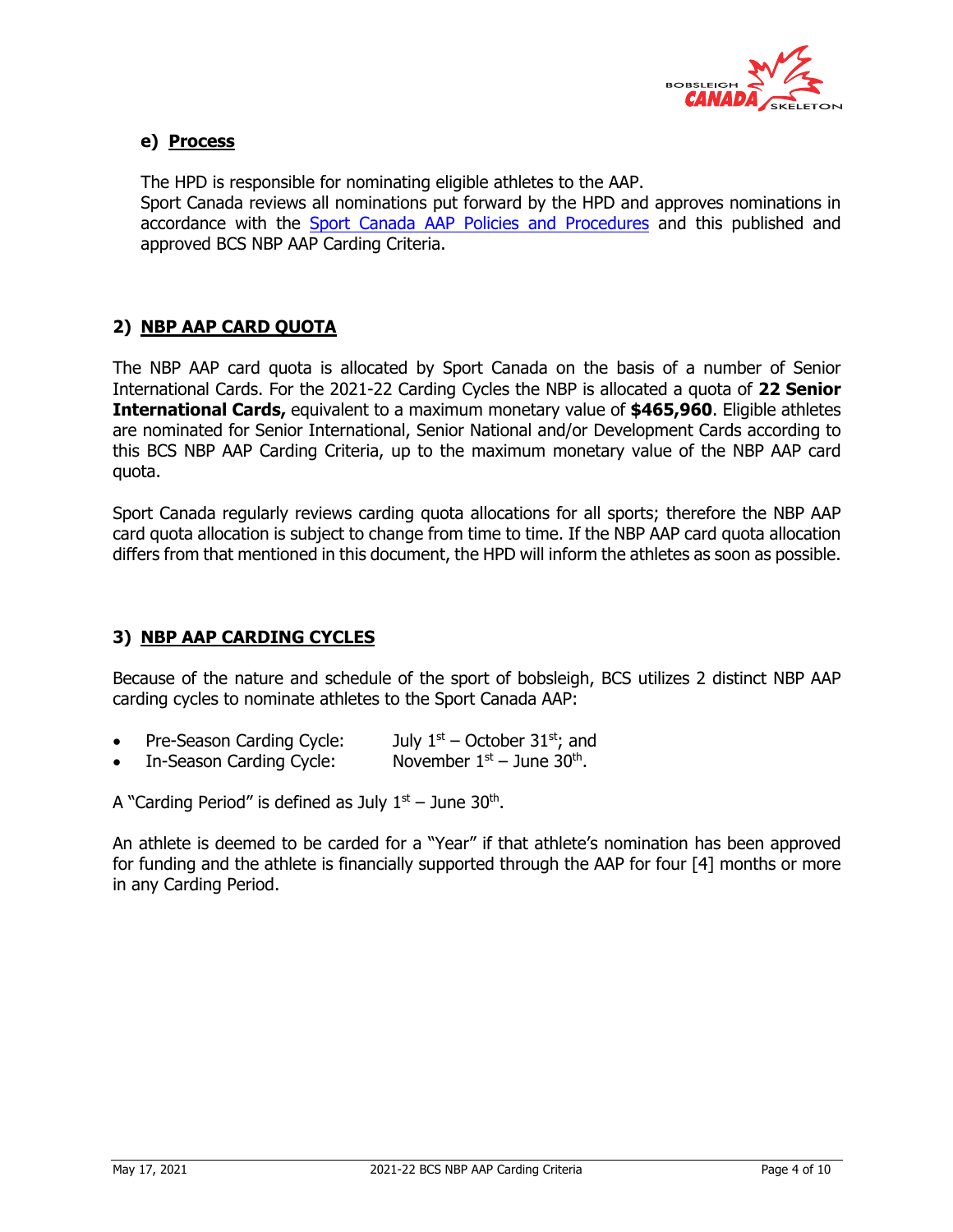

# **4) CARDING ELIGIBILITY**

## **a) Athlete Eligibility**

To be considered for nomination and to maintain eligibility for AAP carding, athletes must at all material times be current National Bobsleigh Program Athletes ("NBP Athletes"), specifically to be a NBP Athlete, athletes must:

- be a member in good standing of BCS with current National Team Athlete status having a valid fully executed BCS Athlete Agreement, committed to a BCS approved Individual Performance Plan (IPP), as applicable, paid all outstanding fees owing to BCS and meeting such other associated obligations from time to time;
- unless a written exemption is requested by the Athlete to, and granted by, the HPD in advance, participate in and have participated in and/or competed in all required events, camps and/or competitions in the 2020-21 and 2021-22 Seasons to which the athlete was selected to participate, including:
	- o NBP camps;
	- o Canadian Championships;
	- International Competitions (OWG / WCh / WC / ICC / NAC and/or EC); and
	- $\circ$  Such other mandatory events as may be notified to the athlete from time to time in advance; and

("Season" means the 12 month period from April  $1<sup>st</sup>$  through March  $31<sup>st</sup>$  annually)

- be eligible:
	- $\circ$  to compete for Canada at applicable international competitions under IBSF eligibility rules; and
	- $\circ$  under Section 2.3 (Athlete Eligibility Requirements) of the Sport Canada AAP Policies and Procedures.

# **b) Maximum Eligibility Length**

In order to maintain carding at the Senior National Card (in any combination of SR and/or C1) and the Development Card levels, athletes are expected to improve each Season and eventually achieve the SIPS. An athlete may be carded at each of the Senior National Card (in any combination of SR and/or C1) and the Development Card levels, respectively, for a **maximum of 5 Years**.

After the 5 Year maximum, only those athletes who demonstrate Season-to-Season improvement, as well as progression toward, and future potential to achieve, the SIPS, will be considered by BCS for further nomination to the AAP. Sport Canada will review such nomination and, in discussion with BCS, determine whether additional support at the relevant card level is warranted.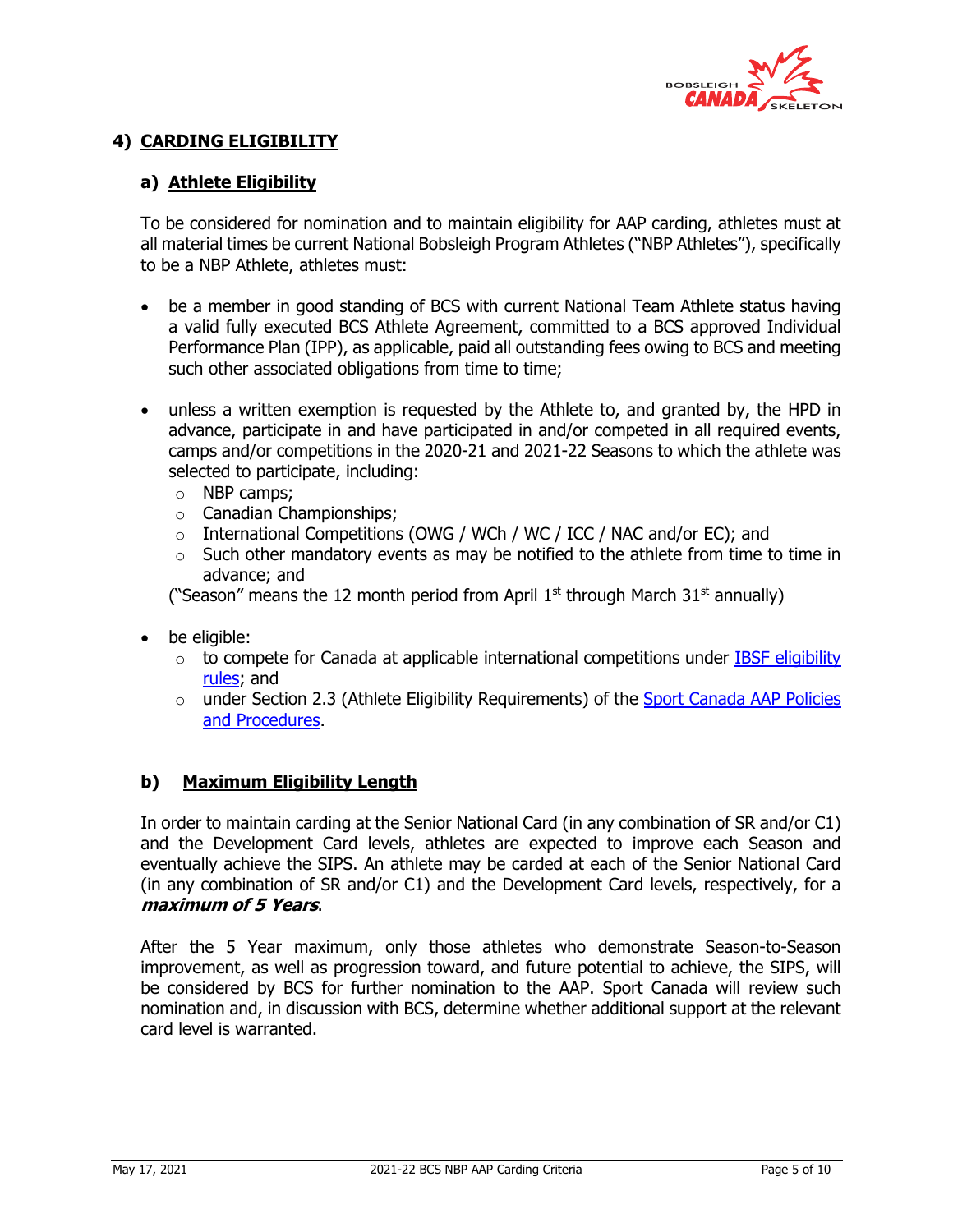

Note: In order to ensure equality of opportunity to demonstrate improvement, progression and potential, consideration will be given to athletes who miss significant portions of a Season, WCh or OWG because of reasons encompassed in section **6)**, whereby the 5 Year maximum may be extended by up to one additional Year at the sole discretion of BCS.

## **5) CARDING NOMINATION CRITERIA**

#### **a) Pre-Season Carding Cycle**

For the Pre-Season Carding Cycle, on July  $1<sup>st</sup>$ , 2021 (or later, as specified in section **5)a)iii)(3)**), eligible NBP Athletes who:

#### **Senior International Cards**

i) SR1 Cards

achieved the SIPS at the 2021 WCh are eligible for nomination at the SR1 level; and

ii) SR2 Cards

at carding cycle renewal were SR1 carded who *did not* achieve the SIPS at the 2021 WCh are eligible for nomination at the SR2 level.

#### **Senior National Cards**

- iii) SR Cards are not eligible for Senior International cards above, who:
	- (1) Competed at the 2021 WCh but did not achieve the SIPS, are eligible for nomination at the SR level;
	- (2) *did not* Compete at the 2021 WCh, who have in prior Carding Periods, been carded at either the SR1, SR2, SR and/or C1 level, in any combination, for more than 2 consecutive or non-consecutive Years, are eligible for nomination at the SR level; or
	- (3) are returning to the NBP from self-directed time away, either for personal or performance related reasons (retirement, injury etc.), who were carded at the Senior International Card level at the time of their self-directed time away, will be considered</u> for nomination at the SR level subject to being selected to the 2021-22 NBP upon completion of the 2021-22 NBP Selection Process.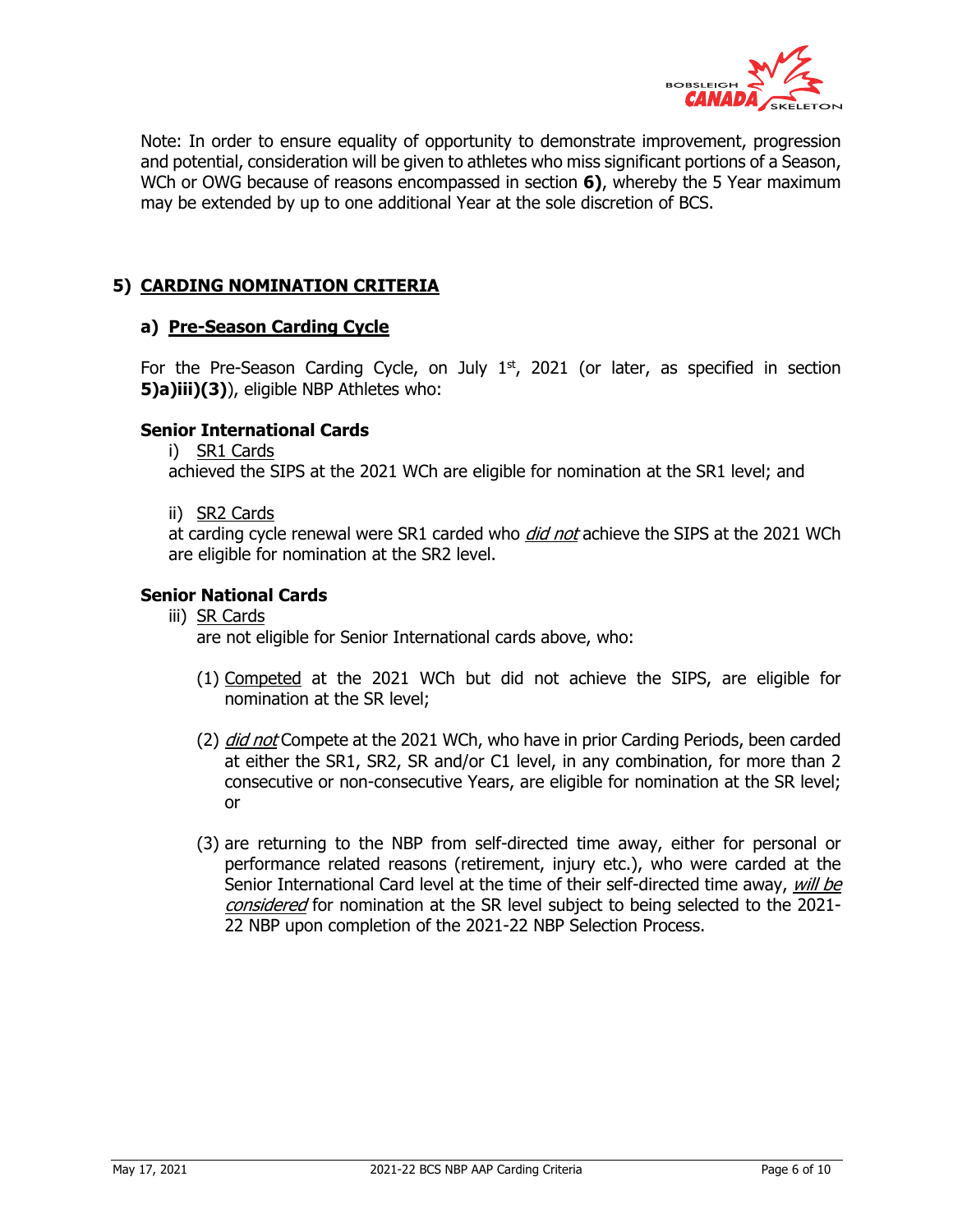

## **b) In-Season Carding Cycle**

For the In-Season Carding Cycle, after all Pre-Season Carding cycle cards are allocated and upon completion of the 2021-22 NBP Selection Process, eligible NBP Athletes who have been selected to the 2021-22 NBP who:

#### **Senior International Cards**

i) SR1 Cards

at carding cycle renewal were SR1 carded, are eligible for nomination at the SR1 level; and

ii) SR2 Cards

at carding cycle renewal were SR2 carded, are eligible for nomination at the SR2 level.

#### **Senior National Cards**

iii) SR Cards

are not eligible for Senior International cards above, who:

- (1) at carding cycle renewal were SR carded, are eligible for nomination at the SR level;
- (2) *did not* Compete at the 2021 WCh, who have in prior Carding Periods, been carded at either the SR1, SR2, SR and/or C1 level, in any combination, for more than 2 consecutive or non-consecutive Years, are eligible for nomination at the SR level;
- (3) are returning to the NBP from self-directed time away, either for personal or performance related reasons (retirement, injury etc.), who were carded at the Senior International Card level at the time of their self-directed time away, are eligible for nomination at the SR level; or
- (4) are transferring to the NBP from other Olympic sports, who were previously carded at the Senior International Card, or the Senior National Card level (SR and/or C1 level, in any combination) for more than 2 consecutive or non-consecutive Years, in their previous Olympic sport, are eligible for nomination at the SR level.

#### **Development Cards**

iv) D Cards

are not eligible for Senior International or Senior National cards above, who:

- (1) *did not* Compete at the 2021 WCh, who have in prior Carding Periods, been carded at either the SR1, SR2, SR and/or C1 level, in any combination, for 2 or fewer consecutive or non-consecutive Years, are eligible for nomination at the D level; or
- (2) *did not* Compete at the 2021 WCh, are eligible for nomination at the D level.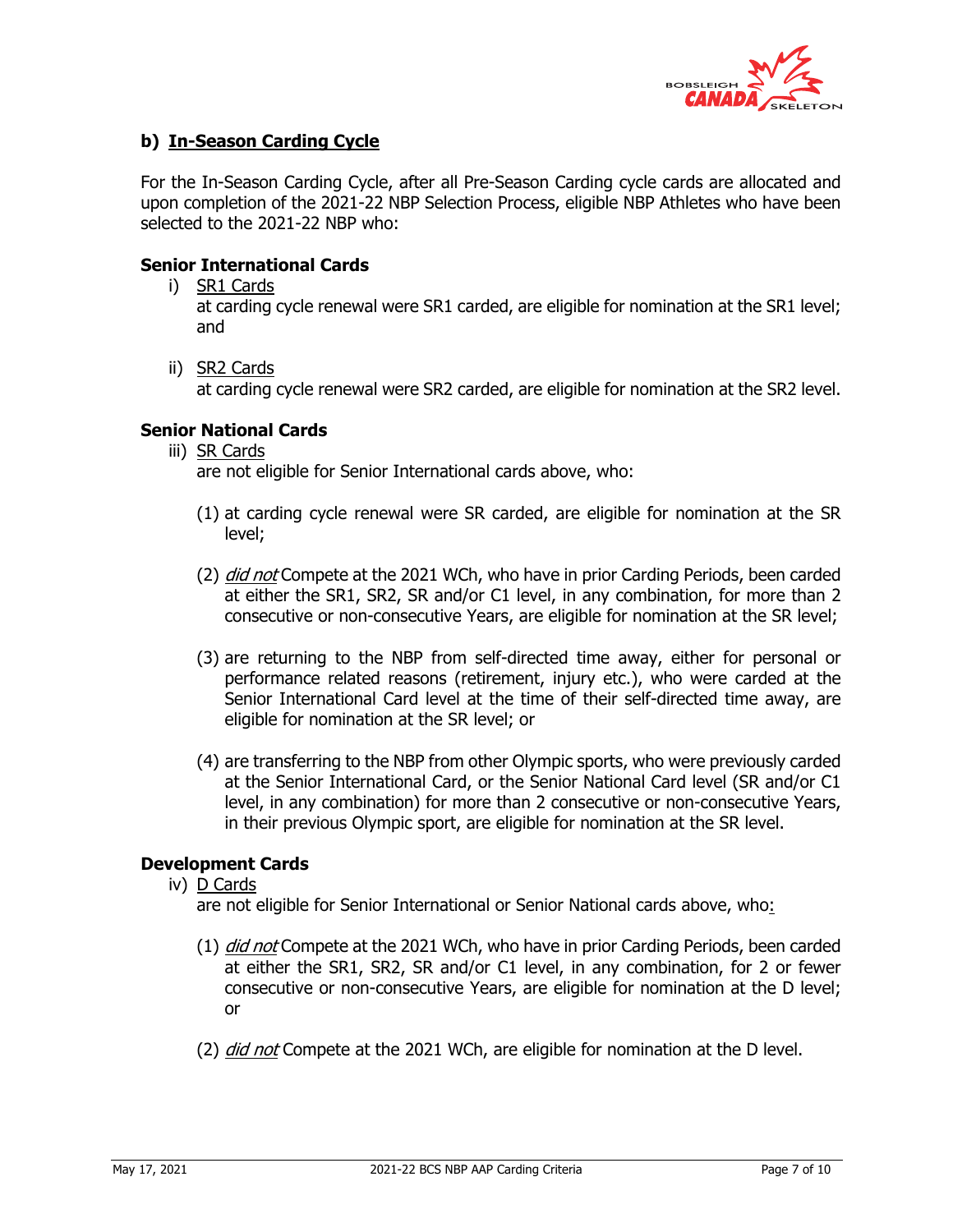

# **c) Ranking & Nominations**

At the beginning of each carding cycle, NBP Athletes eligible for nomination to the AAP will be ranked by **Carding Level Priority** (below) and then in accordance with the **NBP AAP Ranking System (Appendix A)** and correspondingly nominations will be made up to the maximum monetary value of the NBP AAP Card Quota as set out in section **2)**.

#### **Carding Level Priority**

- Priority  $1$  Senior International Cards
- Priority 2 Senior National Cards
- Priority 3 Development Cards

## **d) Failure to Meet Renewal Criteria for Health-related Reasons**

A carded athlete, who at the end of the carding cycle has not achieved the standard required for the renewal of carding status because of strictly health related reasons, may be considered for re-nomination for the upcoming Carding Period, as applicable, provided the conditions are met as set out in section 9.1.3 (Failure to Meet Renewal Criteria for Health-related Reasons) of the Sport Canada AAP Policies and Procedures.

## **e) Remaining Funds Following Ranking & Nominations**

If, after nominations are complete in accordance with section **5)c)**, there are remaining funds within the NBP AAP Card Quota, with the approval of Sport Canada, the remaining funds may be allocated to the top ranked Development carded athlete(s) as additional months (to a maximum of 12 months).

Example: If 6 carding months (calculated at the D level) of the NBP AAP Card Quota are remaining and the top ranked D carded athletes have 8 months' carding already allocated, these top ranked D carded athletes will be allocated additional months as follows:

- 4 months (for a total maximum of 12 months) for the top ranked D carded athlete; and
- 2 months (for a total of 10 months) for the second ranked D carded athlete.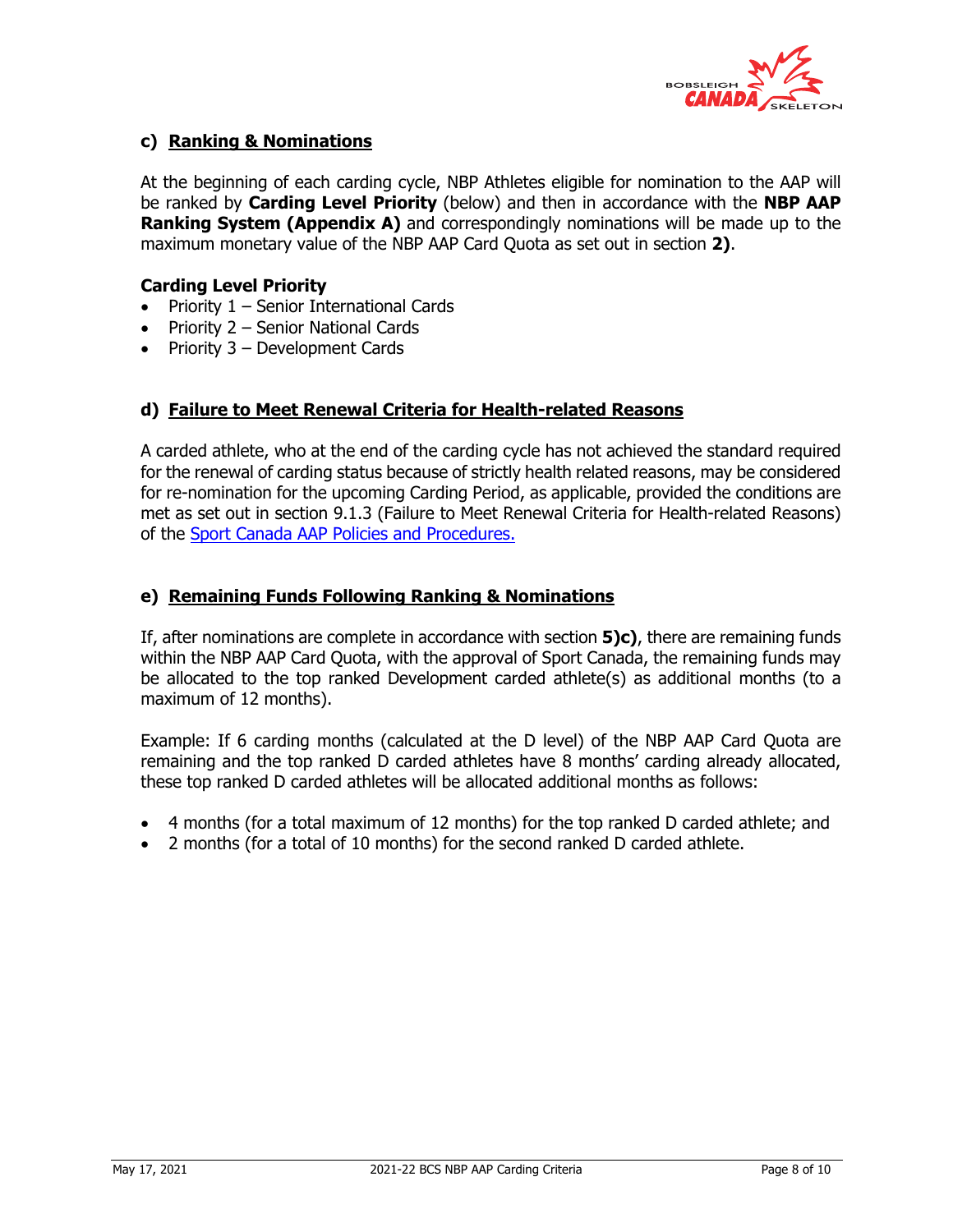

# **6) ILLNESS, INJURY or PREGNANCY WITHIN A CARDING CYCLE**

In accordance with the BCS Athlete Agreement, this BCS NBP AAP Carding Criteria and the Sport Canada AAP Policies and Procedures, athletes must adhere to the competitive and training program and administrative requirements specified by BCS throughout the carding cycle(s) for which they are carded and must, at the earliest opportunity, notify the HPD in writing of any illness, injury or pregnancy that may prevent the athlete from maintaining full training and competition commitments and/or participation in the NBP.

## **a) Short-term Curtailment of Training and Competition for Health-related Reasons**

Carded athletes who are unable to maintain full training and competition commitments for 4 months or fewer because of illness or injury will continue to receive 100 percent of the AAP financial support to which they would otherwise be entitled, on the condition that the athlete:

- i) provides, without delay, a positive prognosis with anticipated timeline for the athlete's return to full training and/or competition from the BCS team physician, or BCS's designate; and
- ii) undertakes in writing, to return to full high-performance training and competition at the earliest date possible following the illness or injury; and
- iii) at all material times throughout the carding cycle(s), rehabilitate(s) and/or train(s) under the supervision of BCS and/or its designate for the period of time for which the athlete is unable to fulfil the training and competition commitments described in the BCS Athlete Agreement.

#### **b) Long-term Curtailment of Training and Competition for Health-related Reasons**

Carded athletes who are unable to maintain full training and competition commitments for longer than 4 months because of injury, illness or pregnancy will continue to receive 100 percent of the AAP financial support to which they would otherwise be entitled, provided the conditions are met according to Section 9.1.2 (Long-term Curtailment of Training and Competition for Health-related Reasons) of the Sport Canada AAP Policies and Procedures.